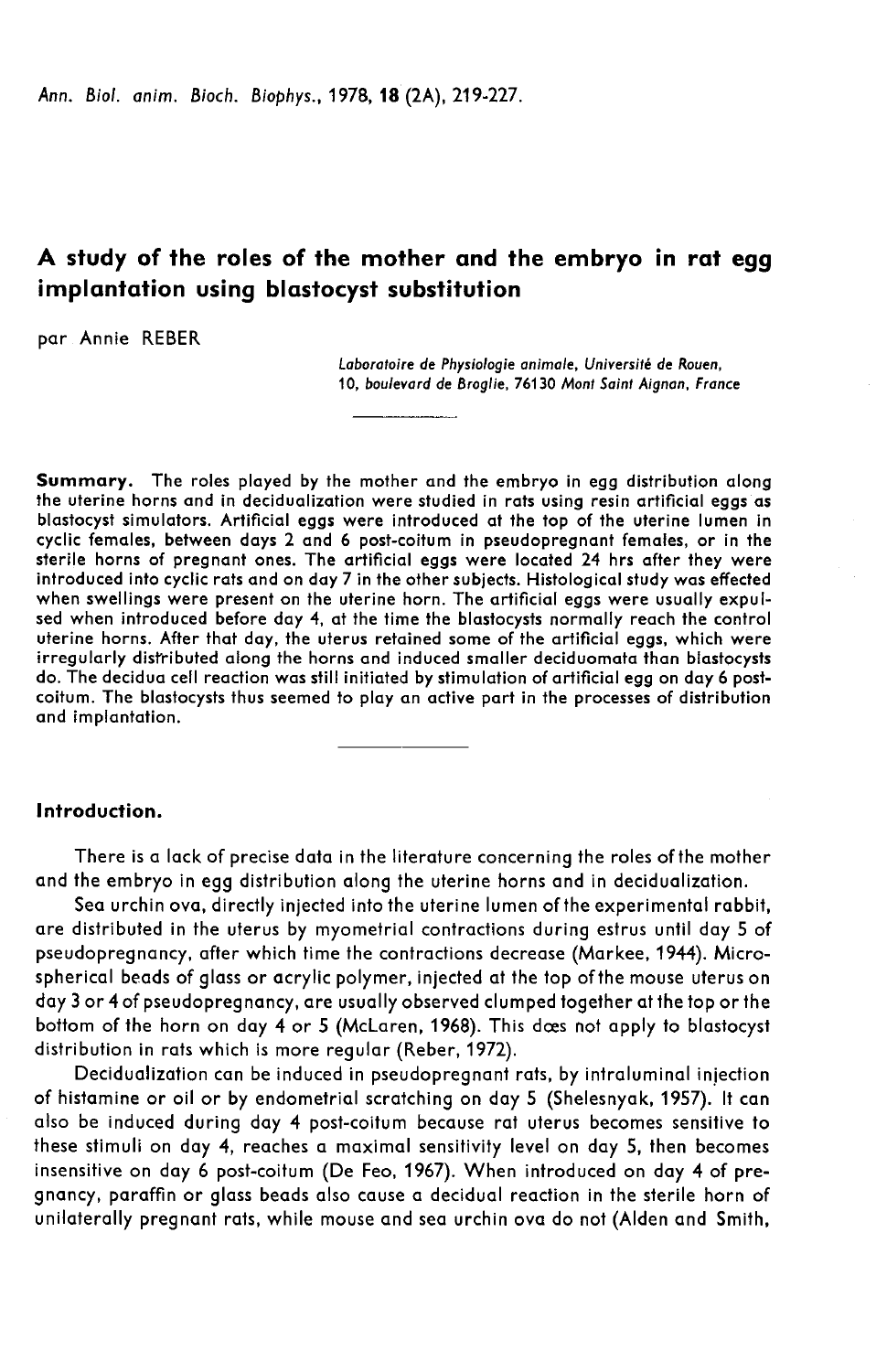1959). However, glass beads are unable to induce decidual response in pseudopregnant mice ; thus physical distention of the uterine lumen by the blastocyst in mice does not induce per se decidual response (McLaren, 1968). The decidua initiated by artificial eggs are smaller in size that those induced by the blastocysts (Alden and Smith, 1959), and they increase more slowly (Finn and Porter, 1975).

Our present study attempts to present some data on the role of the uterus and the possible role of the embryo in egg distribution and decidualization in the rat uterus. We substituted inert particles for blastocysts in one of the two uterine horns of pregnant females and compared the spacing of the inert particles in that horn to blastocyst distribution in the horns of pregnant control rats. We also compared decidualization in horns with inert particles or with blastocysts. To see if the presence of fertilized ova in the control horn affected spacing or decidualization in the other, we compared pregnant females with blastocysts in one horn and inert particles in the other to pseudopregnant animals without blastocysts but with particles in one horn. Some maternal effect subsequent to coitum is discussed by comparing pregnant and cyclic females.

## Material and methods.

Virgin female Wistar rats 2.5 to 3 months old, weighing 180 to 220 g, and bred in the laboratory under natural lighting conditions were fed pellets and given water to drink ad libitum. The animals were caged for one night with males and successful mating was confirmed the following morning (designated as day 1 of pregnancy) by the presence of spermatozoa in the vaginal smear. When the animals were caged with vasectomized males, the presence of a vaginal plug designated day 1 of pseudopregnancy. The animals were considered as pseudo-pregnant if they did not return to estrus on day 4 post-coitum. The rats were anesthetized with ether or Nembutal for surgery.<br>Three groups of females were injected at the top of the uterine horns in the lumen vasectomized males, the presence of a vaginal plug designated day 1 of pseudopregnancy. The animals were considered as pseudo-pregnant if they did not return to estrus on day 4 post-coitum. The rats were anesthetized with

The diameter of the ova (200-300 my) was comparable to that of the blastocysis



FIG. 1. --- Injection of artificial eggs in the apical end of the uterine horn. Cp : capillary glass ; Ov : oviduct ; Syr.: syringe ; UH : uterine horn ; A. E. : artificial eggs ; B. V. : Blood vessels.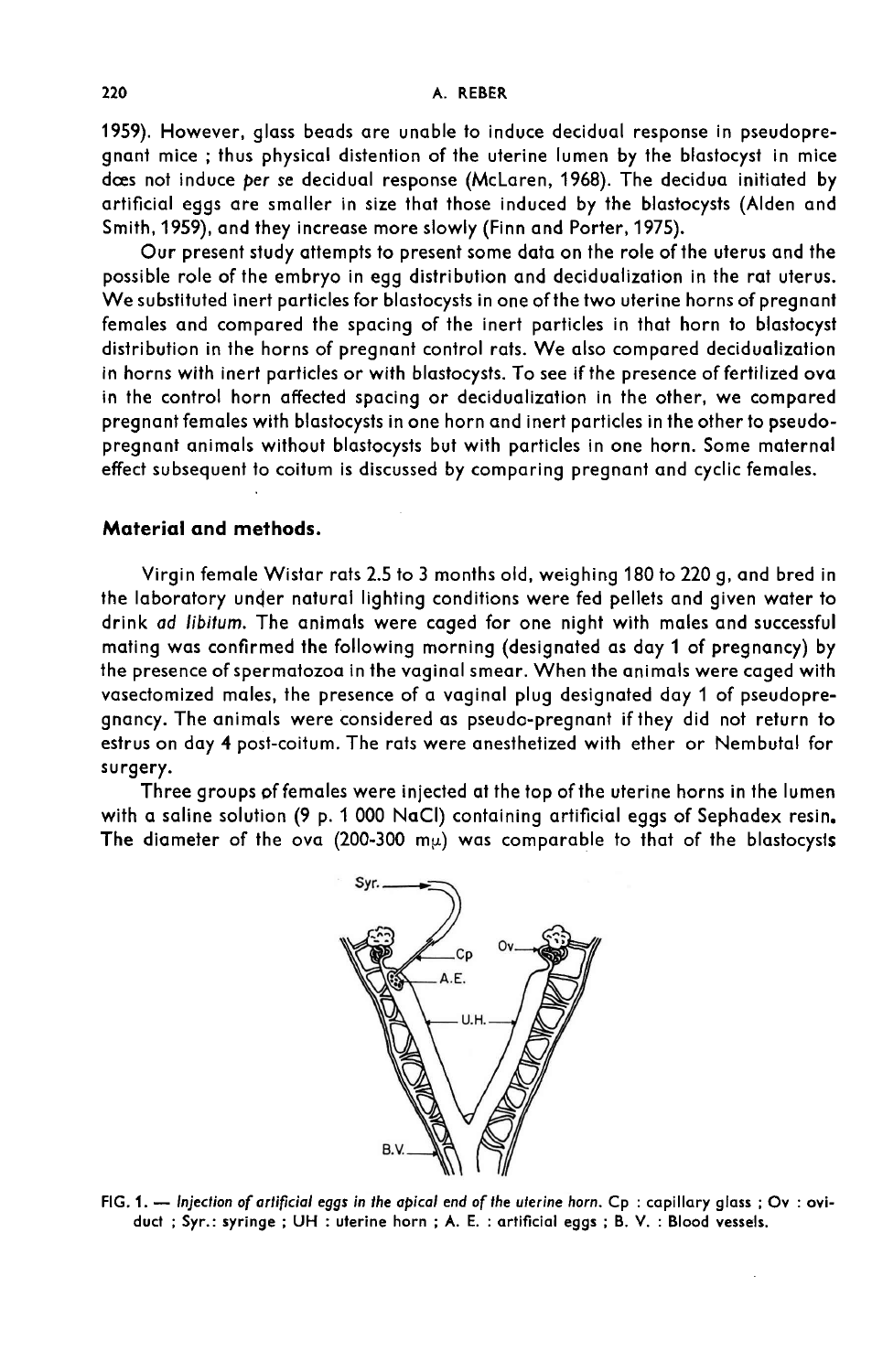$(280 \text{ m})$  (Witschi, 1962). After potassium ferrocyanide and ferrous sulphate staining for several hours, they were washed and recovered in a capillary glass containing a saline solution for injection.

Group 1 : At a precise stage of the estrous cycle determined by vaginal smear, 24 cyclic females were injected with 5 artificial eggs in both uterine horns. 24 hrs later the rats were killed and each horn opened longitudinally along the antimesometrial pole to locate these eggs.

Group 2 : In 91 pregnant rats, one of the oviducts was ligated near the uterotubal junction during the first two days of pregnancy to prevent the eggs from reaching the corresponding uterine horn. This horn was injected with 5 artificial eggs on day 2, 3 or 4 of pregnancy or with 1 to 15 eggs on day 6. The site of the eggs was determined in the afternoon of day 7.

Group 3 : 39 pseudopregnant rats were injected with 5 artificial eggs in one of the uterine horns on day 2, 3, 4 or 6 post-coitum. Their presence was detected on day 7.

In uterine horns with swellings, artificial ova were located through the transparent uterine wall. The uterus was totally removed, fixed and embedded in paraffin wax. The cross-sections were then stained with hemalun-eosin for histological study.

The number of swellings on the normal pregnant horn and the number of corpora lutea in the ovaries of both pregnant and pseudopregnant rats were determined. To detect a possible significant difference between artificial egg and blastocyst distribution, we compared the mean position (percentage of distance travelled from the uterotubal junction) of artificial eggs to that of blastocysts. In a preliminary study, we had shown that injection of 0.02 ml of the 9 p. 1000 NaCl solution, used for introducing the artificial eggs, could not initiate a deciduomata.

#### TABLE 1

#### Transfer and detection of artificial eggs in cyclic female rats

Duration of estrus cycle, stage at transfer and examination of artificial eggs are noted in columns 1, 2 and 3. Number of females examined and those losing or keeping artificial eggs are noted in columns 4, 5 and 6. Mean number of artificial eggs recovered is given in italics (column 6).

| Cycles                                |                       |                            | Number of females |                            |                         |  |  |
|---------------------------------------|-----------------------|----------------------------|-------------------|----------------------------|-------------------------|--|--|
| <b>Duration</b><br>оf<br>estrus cycle | Stage of estrus cycle |                            | observed          | without<br>artificial eggs | with<br>artificial eggs |  |  |
|                                       |                       | at transfer at examination |                   | at examination             | at examination          |  |  |
|                                       | Præstrus              | <b>Estrus</b>              |                   |                            | 2(3)                    |  |  |
|                                       | Prœstrus              | Estrus                     |                   |                            |                         |  |  |
|                                       | Pro.-Est.             | Diestrus 1                 |                   |                            |                         |  |  |
|                                       | <b>Estrus</b>         | Diestrus 1                 |                   |                            | 2(2.5)                  |  |  |
|                                       | Diestrus 1            | Diestrus <sub>2</sub>      |                   |                            |                         |  |  |
|                                       | Diestrus 1            | Diestrus 2                 |                   |                            |                         |  |  |
|                                       | Diestrus 2            | Prœstrus                   |                   |                            | 4(3.5)                  |  |  |
|                                       | Diestrus 2            | Præstrus                   |                   |                            | 1 (3)                   |  |  |
|                                       | Diestrus 2            | Proestrus                  |                   |                            | 1 (2)                   |  |  |
| ь                                     | Diestrus 2            | Proestrus                  |                   |                            | 1 (4)                   |  |  |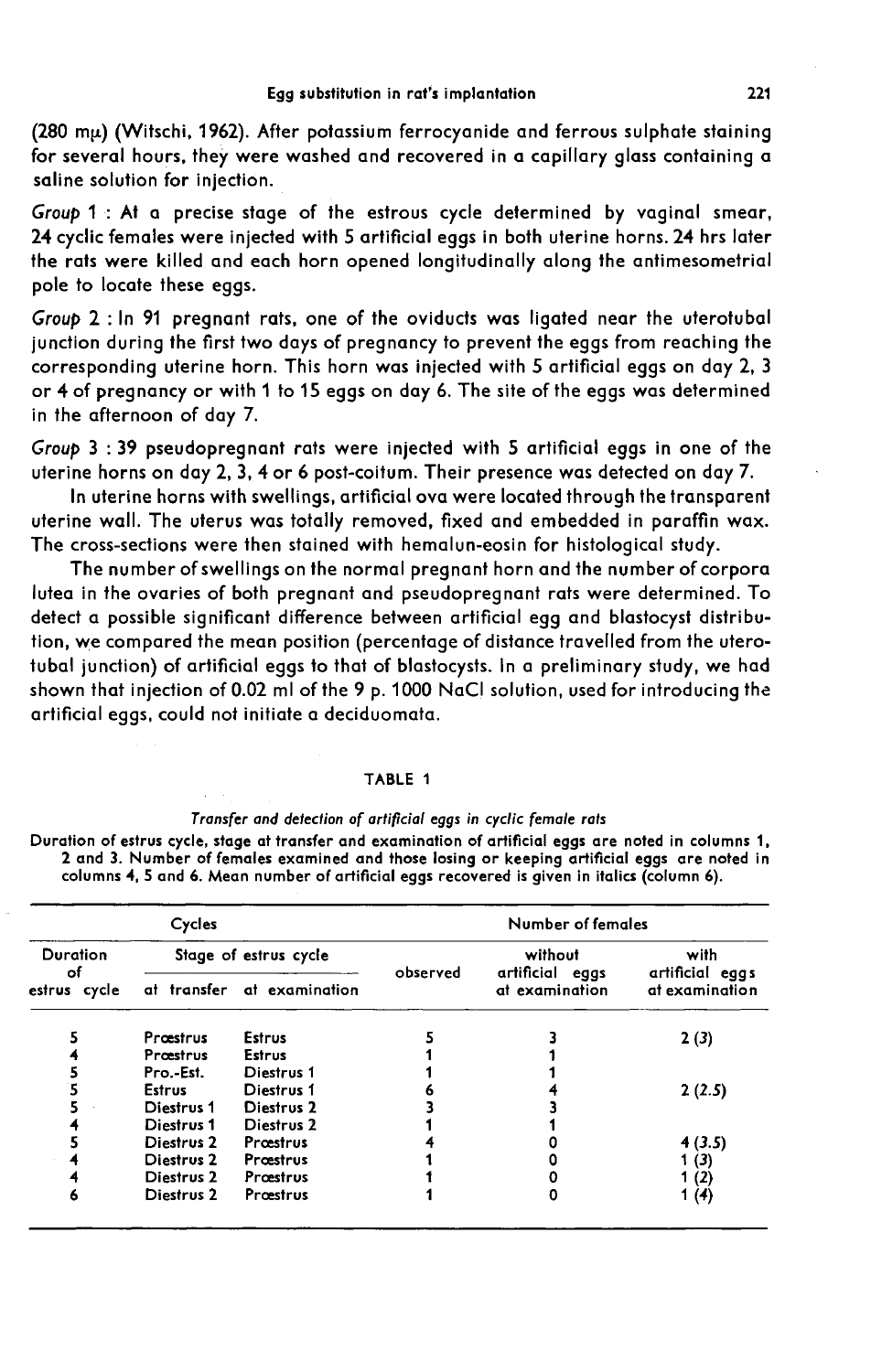# Results.

When artificial eggs were transferred between prœstrus and diestrus 1, none were found 24 hrs later in 13 virgin rats out of 17. The remaining 4 females kept only 22 of the 40 transferred ova. When the eggs were transferred at diestrus 2, all the females had artificial eggs (23 out of the 70 transferred) 24 hrs later. The results are summarized in table 1.

No pregnant rat given 5 artificial eggs on day 2 post-coitum had retained any when observed on day 7 post-coitum (table 2); one of them presented a swelling. When transfer was done on day 3, one female retained one artificial egg and some presented swellings on the recipient horn (Plate I, fig. 1). When the artificial eggs were transferred on day 4, some rats (7 out of 11) retained a great number of them and

## TABLE 2

Number of artificial eggs and swellings found on day 7 post-coitum

Number of pregnant and pseudopregnant females with artificial eggs, with swellings at examination on day 7 in columns 4 and 5. Mean number of artificial eggs and swellings at examination in columns 6 and 7. For mean number of artificial ova and swellings, only females with artificial ova or with swellings are considered.

|                               | Date of transfer<br>in days post-coitum | Number of females |                        |                   | Mean number of    |           |
|-------------------------------|-----------------------------------------|-------------------|------------------------|-------------------|-------------------|-----------|
|                               |                                         | observed          | with<br>artificial ova | with<br>swellings | artificial<br>ova | swellings |
|                               | 2nd                                     | 8                 |                        |                   |                   |           |
| Pregnant                      | 3rd                                     | 20                |                        | ь                 |                   | 3.4       |
| recipients                    | 4th                                     | 11                |                        |                   | 2.2               | 3.6       |
|                               | 6th                                     | 21                | 20                     | 12                | 4.1               | 3.3       |
|                               | 2nd                                     |                   |                        |                   |                   |           |
| Pseudo-pregnant<br>recipients | 3rd                                     | 10                |                        | ь                 | 2.2               | 2.3       |
|                               | 4th                                     | 17                |                        | 11                | 1.6               | 3.3       |
|                               | 6th                                     |                   |                        | 6                 | 4.8               | 1.3       |

#### PLATE 1

- 1. Transfer of 5 artificial eggs on day 3. Examination on day 7 of pregnancy. Arrow shows swollen areas. The right horn is the control (CT).
- 2. Transfer on day 3. Cross-section of a recipient uterine horn examined on day 7 of pregnancy. Note decidua cell reaction (CD) in the antimesometrial region.  $\times$  40.

3. - Transfer on day 6. Examination on day 7 of pregnancy. Artificial egg (fe) is situated in an uterine chamber without epithelium.  $\times$  44.

4. - Transfer of artificial eggs on day 3. Examination on day 7 of pseudopregnancy. Decidual cells in the antimesometrial region of a swelling,  $\times$  1 260.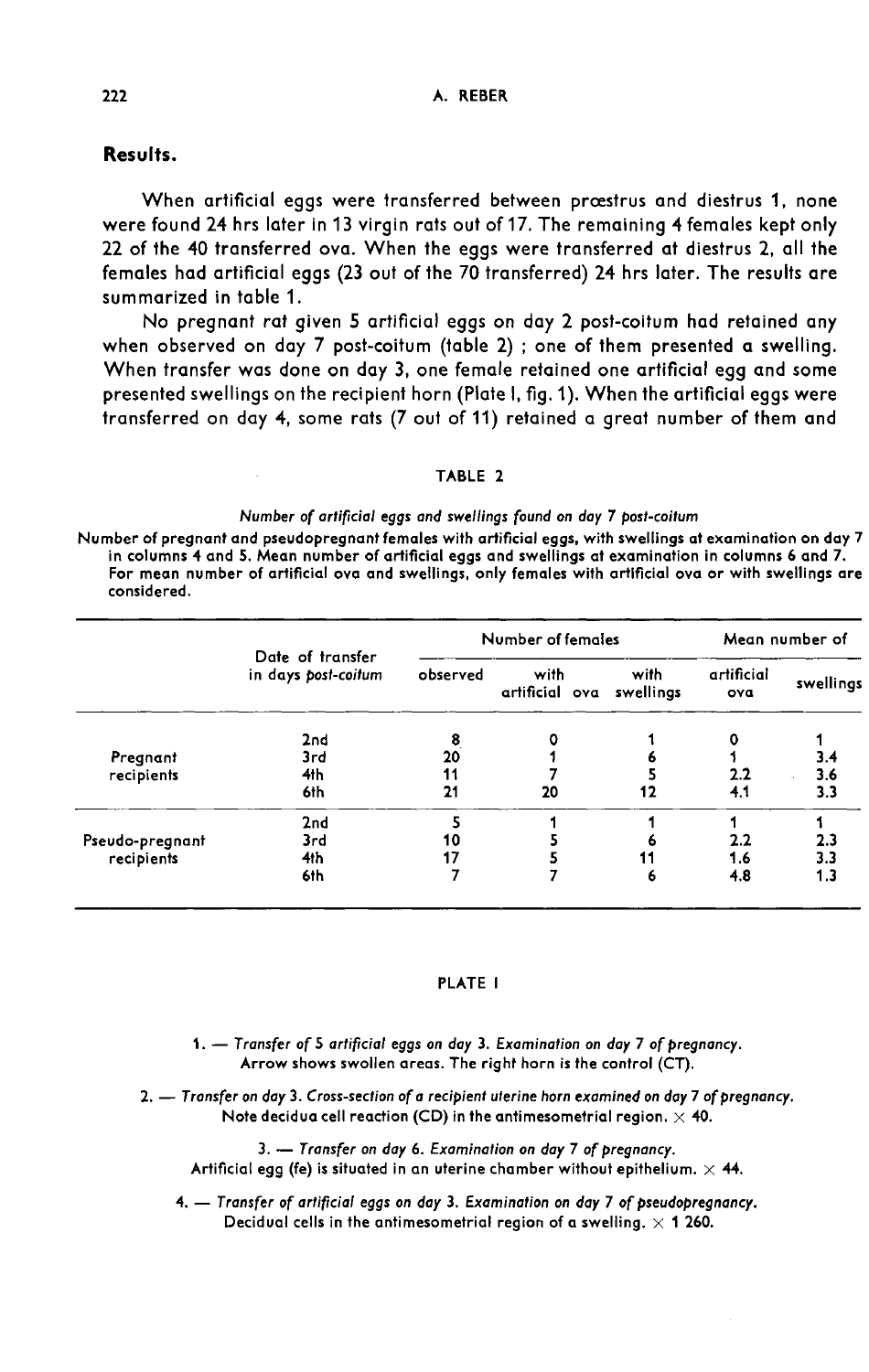# **PLATE I**

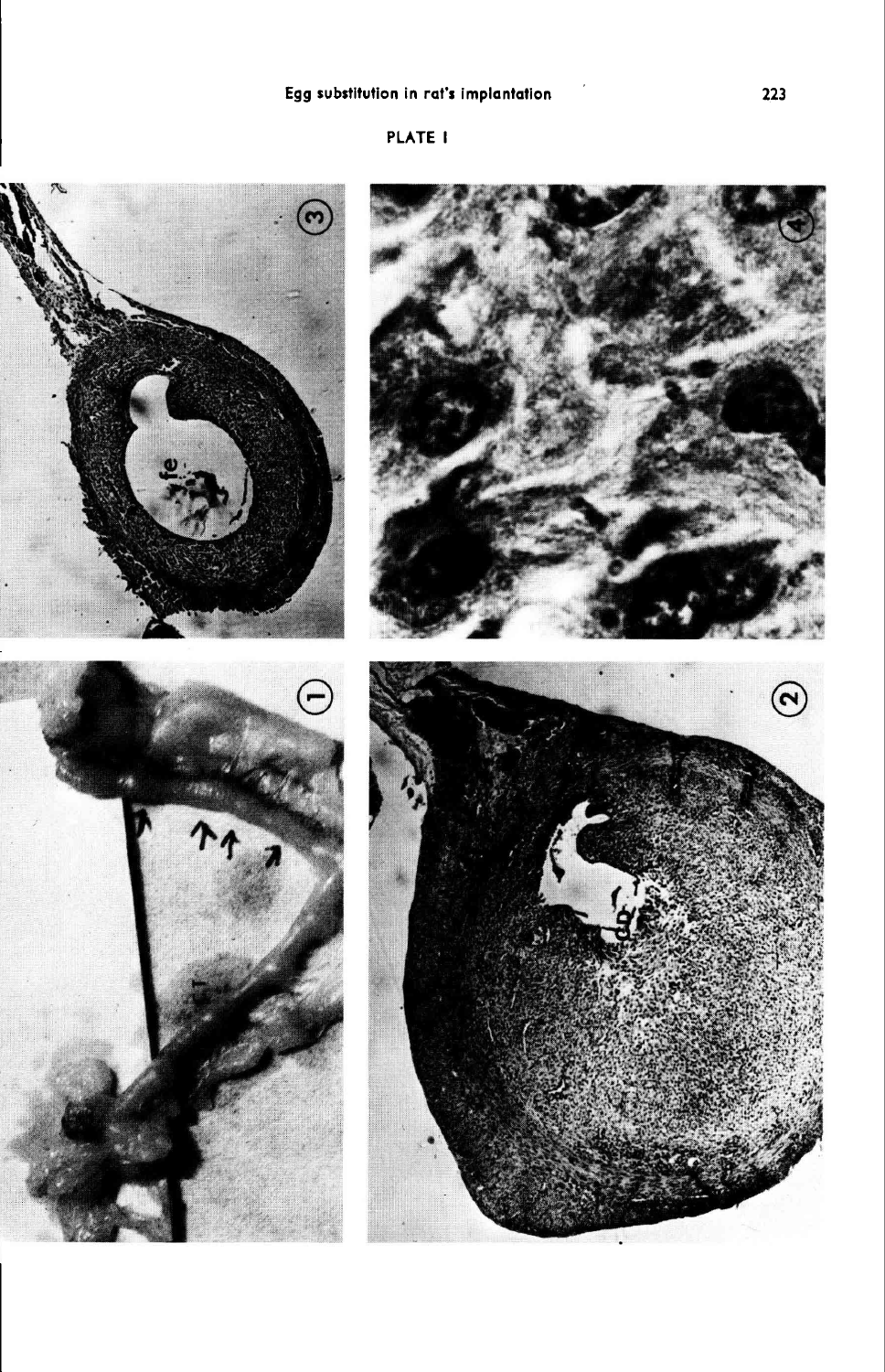presented swellings (5 out of 11 rats). After transfer on day 6, almost all the rats retained artificial ova, and more than one-half exhibited swellings.

After transfer on day 2 into pseudopregnant recipients, one out of 5 had artificial eggs and a swelling. After transfer on day 3, one-half of the rats showed swellings (6 out of 10) and artificial eggs (5 out of 10). After transfer on day 6, all recipients (7) retained the artificial ova and most of them presented swellings (6 out of 7 rats). The mean number of artificial eggs recovered on day 7 in all pregnant or pseudopregnant rats, including those which lost artificial ova, increased from 0.05 after transfer on day 3 to 3.85 after transfer on day 6 in pregnant rats, and from 0.2 on day 2 to 4.8 on day 6 in pseudopregnant animals. Whateverthe number of artificial ova transferred on day 6 into the sterile horn of the pregnant females (table 3), the proportion of subjects retaining artificial eggs or the proportion of eggs remaining fluctuated little.

#### TABLE 3

|                        | Number of pregnant rats |                                             |    |  |  |  |
|------------------------|-------------------------|---------------------------------------------|----|--|--|--|
|                        |                         | observed with artificial ova with swellings |    |  |  |  |
| 1 ova transferred      |                         |                                             |    |  |  |  |
| $2$ ova transferred    |                         |                                             |    |  |  |  |
| $5$ ova transferred    | 2                       | 20                                          | 12 |  |  |  |
| $6-15$ ova transferred | 14                      |                                             |    |  |  |  |

Number of artificial eggs and swellings recovered on day 7 of pregnancy when 1 to 15 artificial eggs are transferred on day 6

A significant statistical difference is noted in the mean position of fertilized and artificial ova along the uterus in pregnant and in pseudopregnant rats whatever the day of transfer, and in pregnant females whatever the number of artificial eggs transferred. Contrary to blastocysts these eggs were never more numerous in the middle of the horn, and they frequently gathered in masses, especially after transfer on day 6. There is no significant difference in the mean positions of artificial ova transferred on day 4 and day 6 in pregnant rats or in pseudopregnant rats. We may thus conclude that ova distribution along the horns occurred or continued between day 6 and 7. In addition, mean artificial egg position in pseudopregnant recipients is significantly different from that in pregnant ones for synchronic transfer (day 4 or 6). These results suggest that the presence of blastocysts in one horn affects the distribution of artificial eggs along the other.

Seventy-three swellings were detected in the sterile horns of pregnant females in only 30 out of the 91 operated rats ; 16 of these developed around artificial eggs. The swellings were biggest (2.28 mm) after transfer on day 3 and most numerous (3.6) after transfer on day 4. The transfer of one artificial ovum on day 6 did not induce swelling ; the transfer of two or more did. The highest number of swellings was induced by 5 or more artificial ova. Histological study showed no blastocyst in the swelling because migration from the pregnant horn to the other was excluded. After transfer on day 3,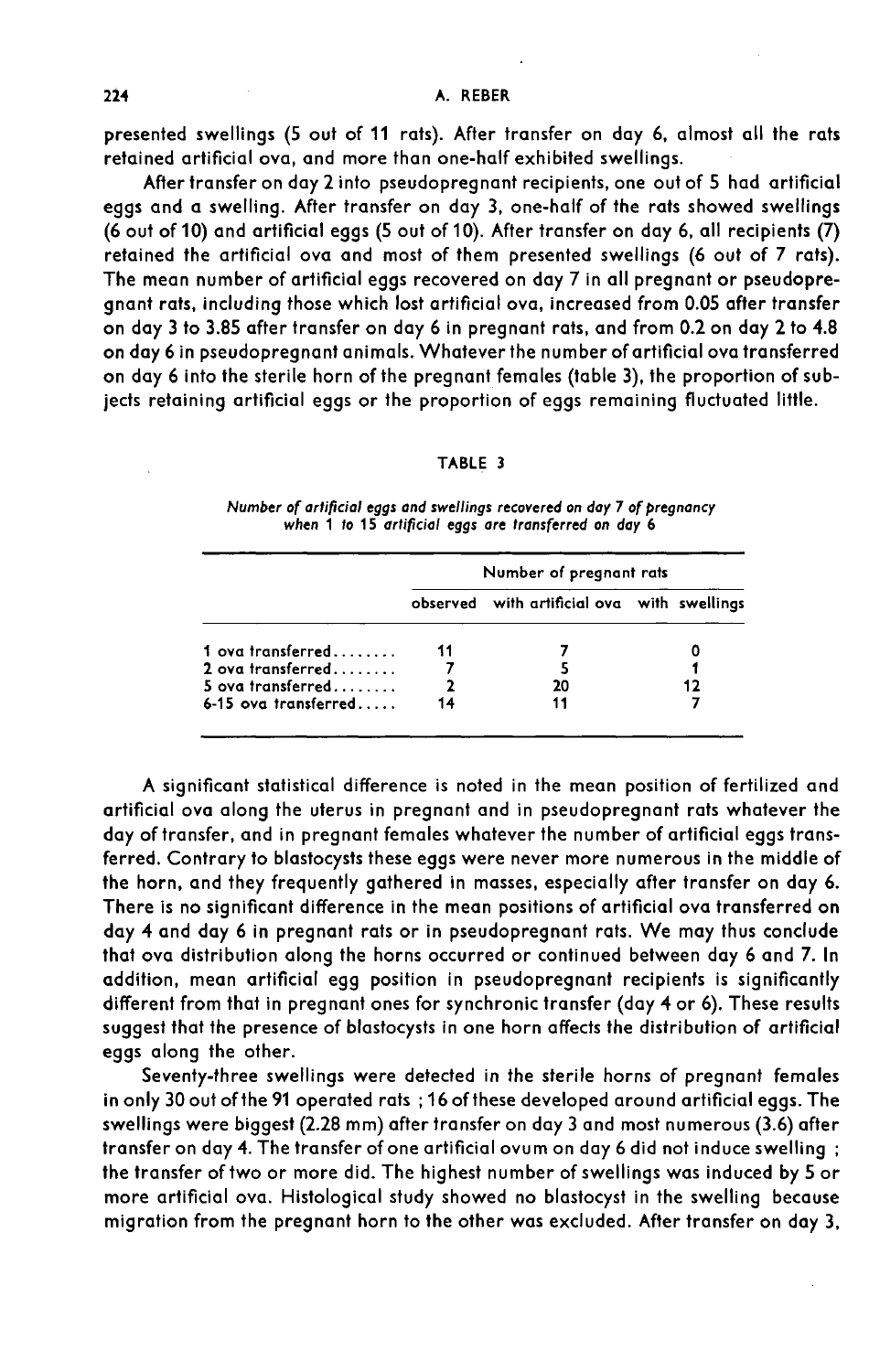the onset of decidual cell reaction was visible in the antimesometrial region of the swellings (Plate I, fig. 2). After transfer on day 6, only some stromal cells were seen dividing in the antimesometrial pole. However, the artificial ovum was then situated in a chamber of the antimesometrial lumen (Plate I, fig. 3), which had already lost its epithelium. Leucocytes were present in many uterine lumina of the swellings.

In pseusopregnant rats, swellings were observed only in the recipient horn and never in the other, except once in the cervix. These swellings were most frequent after transfer on day 4 and were nearly the size (2.5 mm) of normal swellings (2.7 mm) after transfer on day 3. Histological observation showed dedicual cells in the antimesometrial stroma (Plate I, fig. 4). If transfer occurred on day 6, the swellings were smaller (2.0 mm) on day 7 and stromal cell division was uncommom ; on day 9 they had developed (3.21 mm) and exhibited typical deciduomata.

# Discussion.

Rat blastocysts reach the horns between 3.5 and 4.5 days post-coitum (Sartor, 1969). Our experiments show that before this period, the usually unoccupied horns reject artificial eggs. These results suggest that although spontaneous myometrial contractions are less strong than at estrus (Reynolds, 1949), they are able to expulse the artificial ova in spite of increased progesterone and 20  $\mathrm{_{\alpha}}$  OH-P levels on day 2 post-coitum (Alloiteau and Mayer, 1967 ; Hashimoto et al., 1968 ; Yoshinaga, 1973). This expulsion, which occurs in pregnant and pseudopregnant recipients, is then not due to the ligature of the utero-tubal junction. It also occurs whatever the time lag between transfer and examination. In complementary experiments, we noticed that even a longer time interval does not permit their complete expulsion when they are transferred on day 4 and detected on day 9.

After day 4, only weak contractions are recorded (Reynolds, 1949) which may be considered as responsible for the distribution of fertilized eggs (Böving, 1971; Wimsatt, 1975) and probably of artificial eggs. The latter are irregularly distributed and expulsed slowly and continuously. The blastocysts are more regularly distributed and not expulsed. These differences are only due to the dissimilar nature of the eggs ; the artificial ova are made of resin and stained with a substance which might be toxic and thus expulsed.

The artificial eggs may induce decidualization on the antimesometrial side in pregnant and pseudopregnant recipient uterus. Consequently, decidualization is not specifically a response of maternal tissues to the fertilized ova. Uterine ability to elicit a deciduomata is maximum on day 5 post-coitum and is due to estrogen priming, the presence of progesterone for at least 2 days, and the luteal estrogen peak (Yochim and De Feo, 1963;De Feo, 1967;Clark, 1971;Martin et *al*., 1973;Finn and Porter, 1975), the decidua growing until day 10 before disappearing (De Feo, 1967). When rats are treated with progesterone alone, only a strong inducer such as PGF 2  $\vec{\alpha}$  or a mechanical stimulation can initiate decidualization (Wiest, 1969, Sananes et al.,1976 ; Mayer et al., 1959). Consequently the luteal estrogen peak does not seem necessary to decidualization induction, but it is reported (Psychoyos and Alloiteau, 1962 ; Martel and Psychoyos, 1976) that this peak is necessary to the implantation of fertilized ova 12 hrs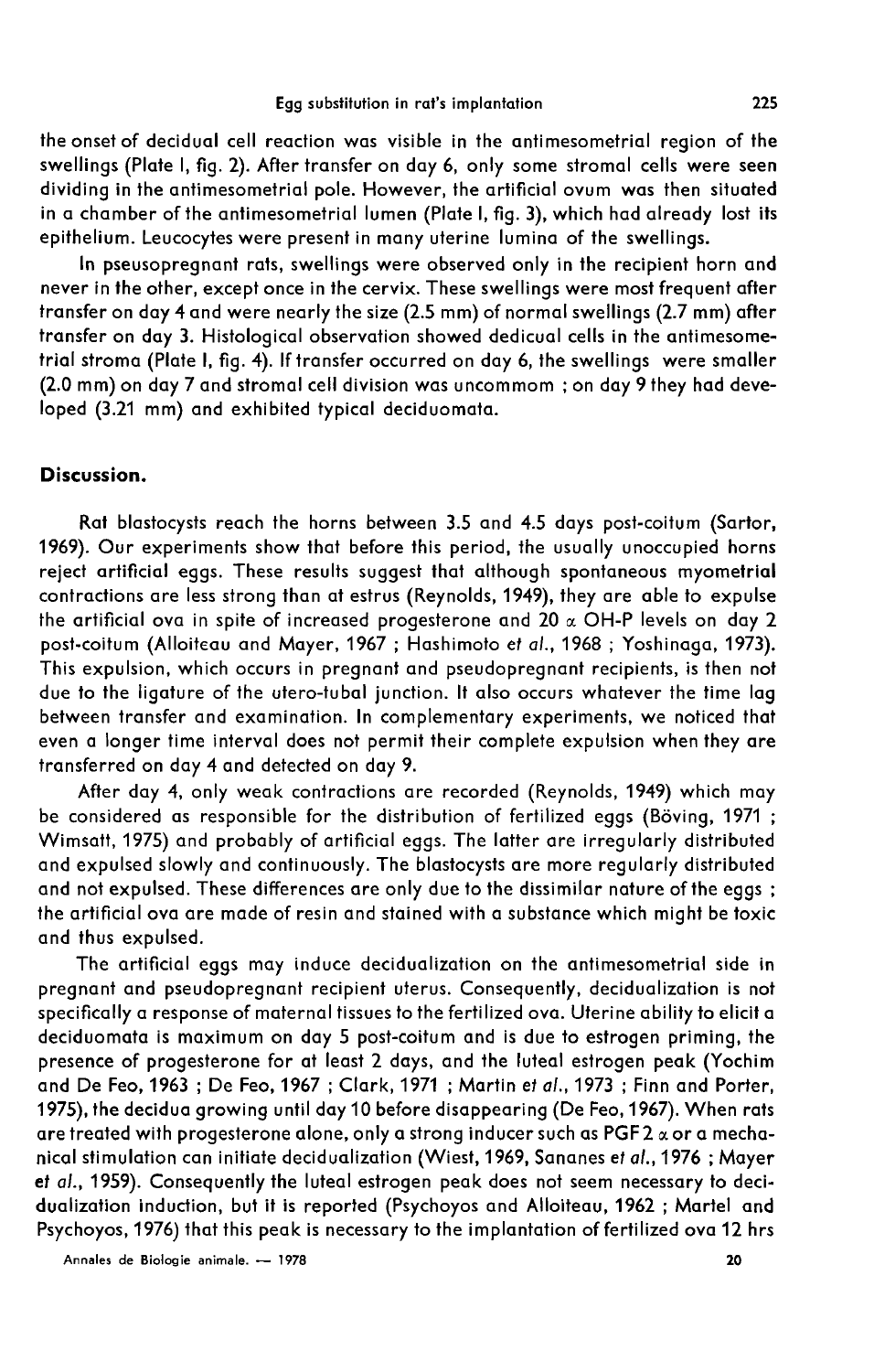later on day 5 post-coitum. If implantation on day 5 is prevented beyond this time lag, the mature blastocysts do not implant and induce the deciduomata process (Psychoyos, 1969 ; Mester et al., 1974). However, our results show that the uterus retains the ability to decidualize during day 6. It is suggested that this potentiality is retained even to day 9 (Mayer, 1960). The absence of uterine epithelium around the artificial ova may indicate the involvement of the uterus in the destruction of this epithelium. A similar result in pregnant mice (Nilsson, 1977) indicates that resin beads in a sterile horn or blastocysts in a fertile one at early trophoblast invasion locally stimulate the epithelium to produce a proteolytically active secretion.

Our experiments confirm the intervention of the blastocysts in the development of the decidua, which are smaller if induced by artificial ova. Similar results obtained by Alden and Smith (1959) suggest that the trophoblast is responsible for the complete development of decidua ; the artificial eggs are only able to initiate this development. It is reported elsewhere that the blastocysts accelerate the development of decidua (Finn and Porter, 1975).

> Reçu en juin 1977. Accepté en septembre 1977.

Acknowledgments. - I am grateful to Professor C. Thibault for his invaluable help.

Résumé. Les rôles de la mère et des embryons dans la distribution des œufs le long des cornes utérines et dans la décidualisation est étudiée chez les rattes en substituant aux blastocystes des faux embryons de résine. Ces faux embryons sont introduits à l'apex des cornes utérines de femelles « cycliques » ou entre le 2<sup>e</sup> et le 6<sup>e</sup> jour post-coïtum chez les femelles pseudogestantes, ou dans les cornes stériles de rattes gestantes. Les faux embryons sont localisés 24 h après leur introduction chez les femelles cycliques et au 7e jour post-coïtum chez les autres. L'étude histologique est effectuée quand la corne pré sente des renflements. Les faux embryons sont généralement expulsés s'ils ont été introduits avant le 4<sup>e</sup> jour, date à laquelle les blastocystes arrivent normalement dans les cornes témoins. Après cette date, l'utérus retient des faux embryons : ils sont irrégulièrement répartis le long des cornes utérines et ils induisent des déciduomes plus petits que ne le font les blastocystes. La réaction déciduale est encore induite par les faux embryons introduits le 6e jour. Il semble donc que les blastocystes jouent une part active dans les processus de répartition et d'implantation.

#### References

ALDEN R. H., SMITH M. J., 1959. Implantation of the rat egg. *J. Exp. Zool.,* **142,** 215-225.<br>ALLOITEAU J. J., MAYER G., 1967. Problèmes concernant la formation, le maintien et la régres-

- sion des corps jaunes chez le rat, 189-257. In JOST A., La physiologie de la reproduction chez les mammifères. C.N.R.S., Paris.
- BÖVING B. G., 1971. Biomechanics of implantation, 423-442. In BLANDAU R. J., The biology of the blastocyst. Univ. Chicago Press, Chicago.
- CLARK B. F., 1971. The effects of cestrogen and progesterone on uterine cell division and epithelial morphology in spayed, adrenalectomized rats. *J. Endocr.*, 50, 527-528.
- DE FEO V. J., 1967. Decidualization, 191-249. In WYNN R. M., Cellular biology of the uterus. Appleton-Century-Crots, New York.
- FINN C. A., PORTER D. G., 1975. The endometrium, 17-104. In FINN C. A., PORTER D. G., The uterus. Elek Sciences, London.